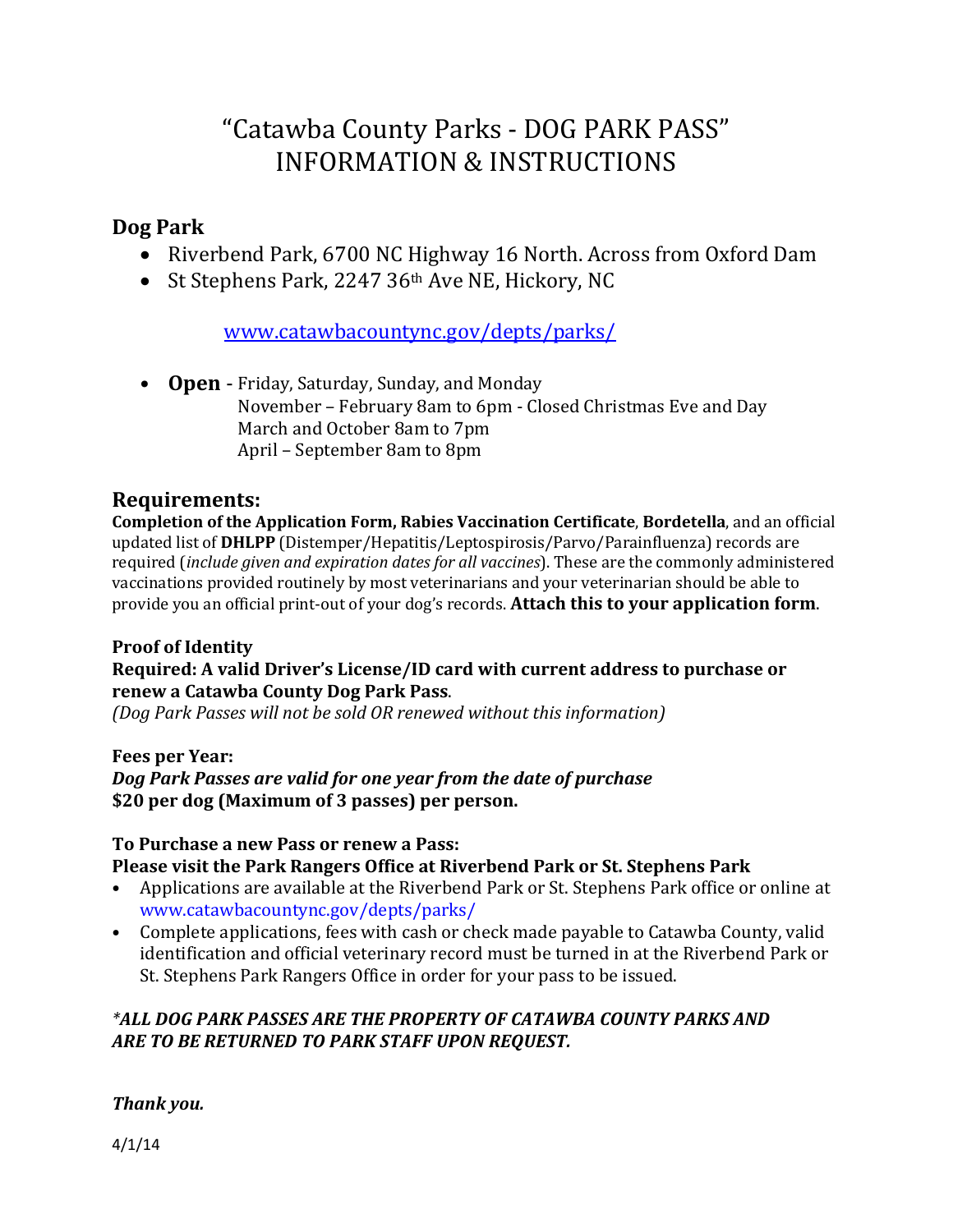## **Catawba County Parks DOG PARK PERMIT APPLICATION FORM**

| <b>284 Z</b>                           |                                                                                 |                                                                                                                                                                                                                                                   |                                                                                                                                 |
|----------------------------------------|---------------------------------------------------------------------------------|---------------------------------------------------------------------------------------------------------------------------------------------------------------------------------------------------------------------------------------------------|---------------------------------------------------------------------------------------------------------------------------------|
|                                        | Incomplete Applications will not be processed.                                  |                                                                                                                                                                                                                                                   | Permit No. and Date Issued                                                                                                      |
|                                        |                                                                                 |                                                                                                                                                                                                                                                   |                                                                                                                                 |
|                                        |                                                                                 |                                                                                                                                                                                                                                                   |                                                                                                                                 |
|                                        |                                                                                 |                                                                                                                                                                                                                                                   |                                                                                                                                 |
|                                        |                                                                                 |                                                                                                                                                                                                                                                   |                                                                                                                                 |
|                                        |                                                                                 |                                                                                                                                                                                                                                                   |                                                                                                                                 |
|                                        |                                                                                 |                                                                                                                                                                                                                                                   |                                                                                                                                 |
|                                        |                                                                                 |                                                                                                                                                                                                                                                   |                                                                                                                                 |
| e-mail address. Thank you.             |                                                                                 |                                                                                                                                                                                                                                                   | *E-Mail:<br>* All Dog Park correspondence is conducted through e-mail. Please ensure that we have your correct***               |
|                                        |                                                                                 |                                                                                                                                                                                                                                                   |                                                                                                                                 |
|                                        |                                                                                 |                                                                                                                                                                                                                                                   |                                                                                                                                 |
|                                        |                                                                                 |                                                                                                                                                                                                                                                   |                                                                                                                                 |
|                                        |                                                                                 |                                                                                                                                                                                                                                                   |                                                                                                                                 |
|                                        |                                                                                 |                                                                                                                                                                                                                                                   |                                                                                                                                 |
|                                        |                                                                                 | Bordetella: Date Administered: _______________________ Expiration: _____________                                                                                                                                                                  |                                                                                                                                 |
|                                        |                                                                                 |                                                                                                                                                                                                                                                   |                                                                                                                                 |
|                                        |                                                                                 |                                                                                                                                                                                                                                                   |                                                                                                                                 |
|                                        |                                                                                 | Age: ______________________Sex: Male_____ Female_____ Spay/Neuter: Yes_____ No____                                                                                                                                                                |                                                                                                                                 |
|                                        |                                                                                 |                                                                                                                                                                                                                                                   |                                                                                                                                 |
|                                        |                                                                                 |                                                                                                                                                                                                                                                   |                                                                                                                                 |
|                                        |                                                                                 | DHLLP: Date Administered: ________________________ Expiration: _________________                                                                                                                                                                  |                                                                                                                                 |
|                                        |                                                                                 |                                                                                                                                                                                                                                                   |                                                                                                                                 |
|                                        |                                                                                 | Note: For persons that have (3) dogs, reprint this page of the Dog Park Application.                                                                                                                                                              |                                                                                                                                 |
|                                        |                                                                                 | to dog park rules are conditions of " Catawba County Parks Dog Park Permit" approval, retention and renewal.                                                                                                                                      | Acceptance of Risk and Release of Liability: Acceptance of the terms and conditions of this release and adherence               |
|                                        | Permites may be revoked for non-compliance.                                     |                                                                                                                                                                                                                                                   |                                                                                                                                 |
|                                        |                                                                                 | I hereby acknowledge that I have voluntarily applied to participate and use, with my dog(s), designated dog park areas in                                                                                                                         |                                                                                                                                 |
|                                        | Riverbend Park and St Stephens Park operated by Catawba County.                 |                                                                                                                                                                                                                                                   |                                                                                                                                 |
|                                        |                                                                                 | individual accompanying me, other people, my dog(s) and other dog(s), including but not limited to, risks resulting from                                                                                                                          | I understand that unleashing my dog(s) and being physically present at a dog park area involves risks of injury to me, any      |
|                                        |                                                                                 | aggressive dogs, unpredictable behavior, and lack of training. I further understand and assume that despite the efforts of                                                                                                                        |                                                                                                                                 |
|                                        |                                                                                 |                                                                                                                                                                                                                                                   | Catawba County to ensure owners have complied, there is a risk that not all dogs present in the dog park are licensed and       |
|                                        |                                                                                 |                                                                                                                                                                                                                                                   | vaccinated as required by law which could result in injury to a human or dog. Additional risks include, but are not limited to: |
|                                        |                                                                                 | dog fights; dog bites; theft or unlawful capture; escape over and under fences; vegetation or standing water that may be<br>unhealthy or poisonous if consumed; burrs or seeds that may become lodged in the dogs coat, feet, eyes, nose or ears; |                                                                                                                                 |
|                                        |                                                                                 | mosquitoes; ticks; chiggers; fleas and other insects; and wildlife typically found in a park such as snakes, raccoons,                                                                                                                            |                                                                                                                                 |
|                                        |                                                                                 | opossums, etc. It is my understanding that use of the dog park is self-directed and not fully supervised by an agent or                                                                                                                           |                                                                                                                                 |
|                                        |                                                                                 |                                                                                                                                                                                                                                                   | employee of Catawba County. I assume all risks associated with using the dog park, including fixtures and equipment, in an      |
| unsupervised and self-directed manner. |                                                                                 |                                                                                                                                                                                                                                                   | By signing this release, I agree to indemnify and serve harmless Catawba County, its agents, officers, and employees and        |
|                                        |                                                                                 | assigns from and against all loss, cost, damages, expense, and liability resulting from my use of the dog park, including                                                                                                                         |                                                                                                                                 |
|                                        |                                                                                 |                                                                                                                                                                                                                                                   | death, sickness, injury, and disease to any person or dog, or destruction to property, real or personal, arising directly from  |
|                                        |                                                                                 |                                                                                                                                                                                                                                                   | my use of the dog park. I have carefully read this release of liability, and understand, agree with, and accept its terms and   |
|                                        | result in loss of dog park privileges at any time and the fee is nonrefundable. |                                                                                                                                                                                                                                                   | conditions. I have also received a copy of the rules for dog park use and understand that failure to abide by these rules will  |
|                                        |                                                                                 |                                                                                                                                                                                                                                                   |                                                                                                                                 |
|                                        |                                                                                 |                                                                                                                                                                                                                                                   |                                                                                                                                 |

| Signature: | Jate.  |         |               |  |
|------------|--------|---------|---------------|--|
| Internal:  |        |         |               |  |
| Issued by: |        |         | Receipt $#$ : |  |
| Cash:      | Check: | Check#: | Amount:       |  |